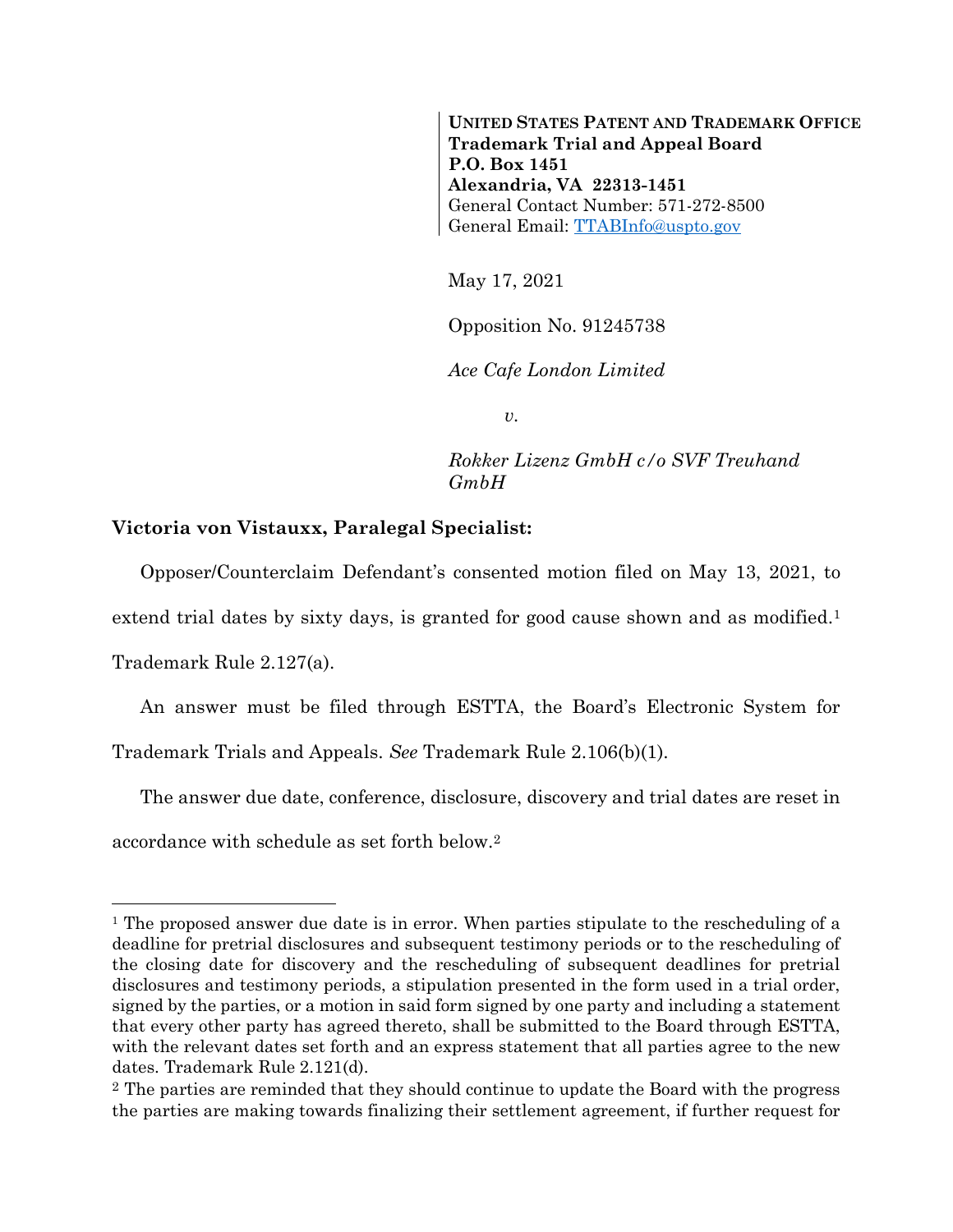l

| Deadline for Discovery Conference<br>Discovery Opens<br>Initial Disclosures Due                                                            | 8/11/2021<br>8/11/2021<br>9/10/2021 |
|--------------------------------------------------------------------------------------------------------------------------------------------|-------------------------------------|
|                                                                                                                                            |                                     |
|                                                                                                                                            |                                     |
|                                                                                                                                            |                                     |
| <b>Expert Disclosures Due</b>                                                                                                              | 1/8/2022                            |
| Discovery Closes                                                                                                                           | 2/7/2022                            |
| Pretrial Disclosures Due for Party in Position of Plaintiff in Original<br>Claim                                                           | 3/24/2022                           |
| 30-day Trial Period Ends for Party in Position of Plaintiff in Original<br>Claim                                                           | 5/8/2022                            |
| Pretrial Disclosures Due for Party in Position of Defendant in Original<br>Claim and in Position of Plaintiff in Counterclaim              | 5/23/2022                           |
| 30-day Trial Period Ends for Party in Position of Defendant in Original<br>Claim, and in Position of Plaintiff in Counterclaim             | 7/7/2022                            |
| Pretrial Disclosures Due for Rebuttal of Party in Position of Plaintiff in<br>Original Claim and in Position of Defendant in Counterclaim  | 7/22/2022                           |
| 30-day Trial Period Ends for Rebuttal of Party in Position of Plaintiff in<br>Original Claim, and in Position of Defendant in Counterclaim | 9/5/2022                            |
| Pretrial Disclosures Due for Rebuttal of Party in Position of Plaintiff in<br>Counterclaim                                                 | 9/20/2022                           |
| 15-day Trial Period Ends for Rebuttal of Party in Position of Plaintiff in<br>Counterclaim                                                 | 10/20/2022                          |
| Opening Brief for Party in Position of Plaintiff in Original Claim Due                                                                     | 12/19/2022                          |
| Combined Brief for Party in Position of Defendant in Original Claim<br>and Opening Brief as Plaintiff in Counterclaim Due                  | 1/18/2023                           |
| Combined Rebuttal Brief for Party in Position of Plaintiff in Original<br>Claim and Brief as Defendant in Counterclaim Due                 | 2/17/2023                           |
| Rebuttal Brief for Party in Position of Plaintiff in Counterclaim Due                                                                      | 3/4/2023                            |
| Request for Oral Hearing (optional) Due                                                                                                    | 3/14/2023                           |

Generally, the Federal Rules of Evidence apply to Board trials. Trial testimony is

taken and introduced out of the presence of the Board during the assigned testimony

periods. The parties may stipulate to a wide variety of matters, and many

extension or suspension is filed. The said status must be a **current progress report**. In the absence of current status report, future motions for extension or suspension may be denied consideration, even if stipulated between the parties.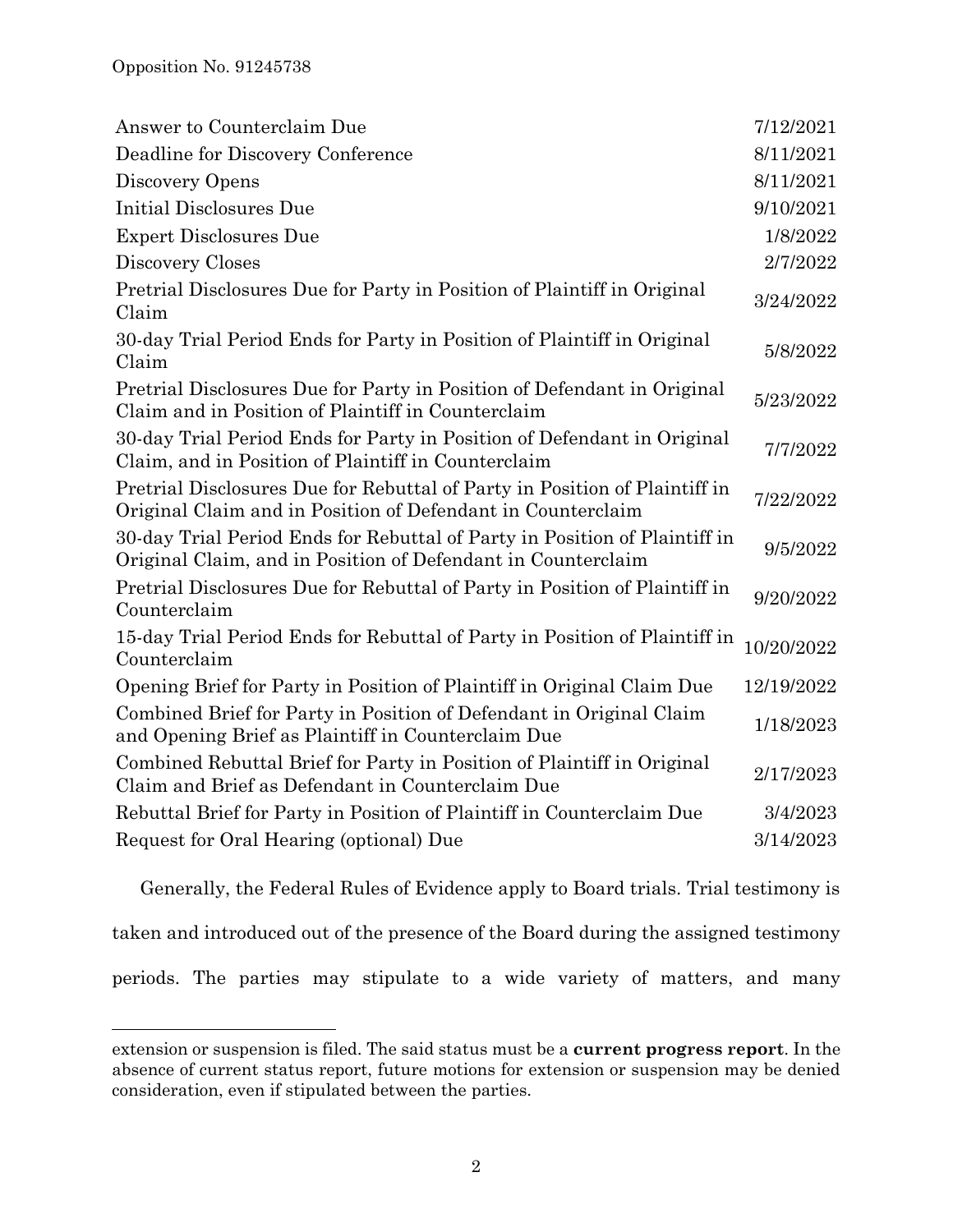$\overline{a}$ 

requirements relevant to the trial phase of Board proceedings are set forth in Trademark Rules 2.121 through 2.125. These include pretrial disclosures, the manner and timing of taking testimony, matters in evidence, and the procedures for submitting and serving testimony and other evidence, including affidavits, declarations, deposition transcripts and stipulated evidence. Trial briefs shall be submitted in accordance with Trademark Rules 2.128(a) and (b). Oral argument at final hearing will be scheduled only upon the timely submission of a separate notice as allowed by Trademark Rule 2.129(a).

**TIPS FOR FILING EVIDENCE, TESTIMONY, OR LARGE DOCUMENTS**  The Board requires each submission to meet the following criteria before it will be considered: 1) pages must be legible and easily read on a computer screen; 2) page orientation should be determined by its ease of viewing relevant text or evidence, for example, there should be no sideways or upside-down pages; 3) pages must appear in their proper order; 4) depositions and exhibits must be clearly labeled and numbered – use separator pages between exhibits and clearly label each exhibit using sequential letters or numbers; and 5) the entire submission should be text-searchable. Additionally, submissions must be compliant with Trademark Rules 2.119 and 2.126. Submissions failing to meet all of the criteria above may require re-filing. **Note:** Parties are strongly encouraged to check the entire document before filing.<sup>3</sup> The Board will not extend or reset proceeding schedule dates or other deadlines to allow

<sup>&</sup>lt;sup>3</sup> To facilitate accuracy, ESTTA provides thumbnails to view each page before submitting.